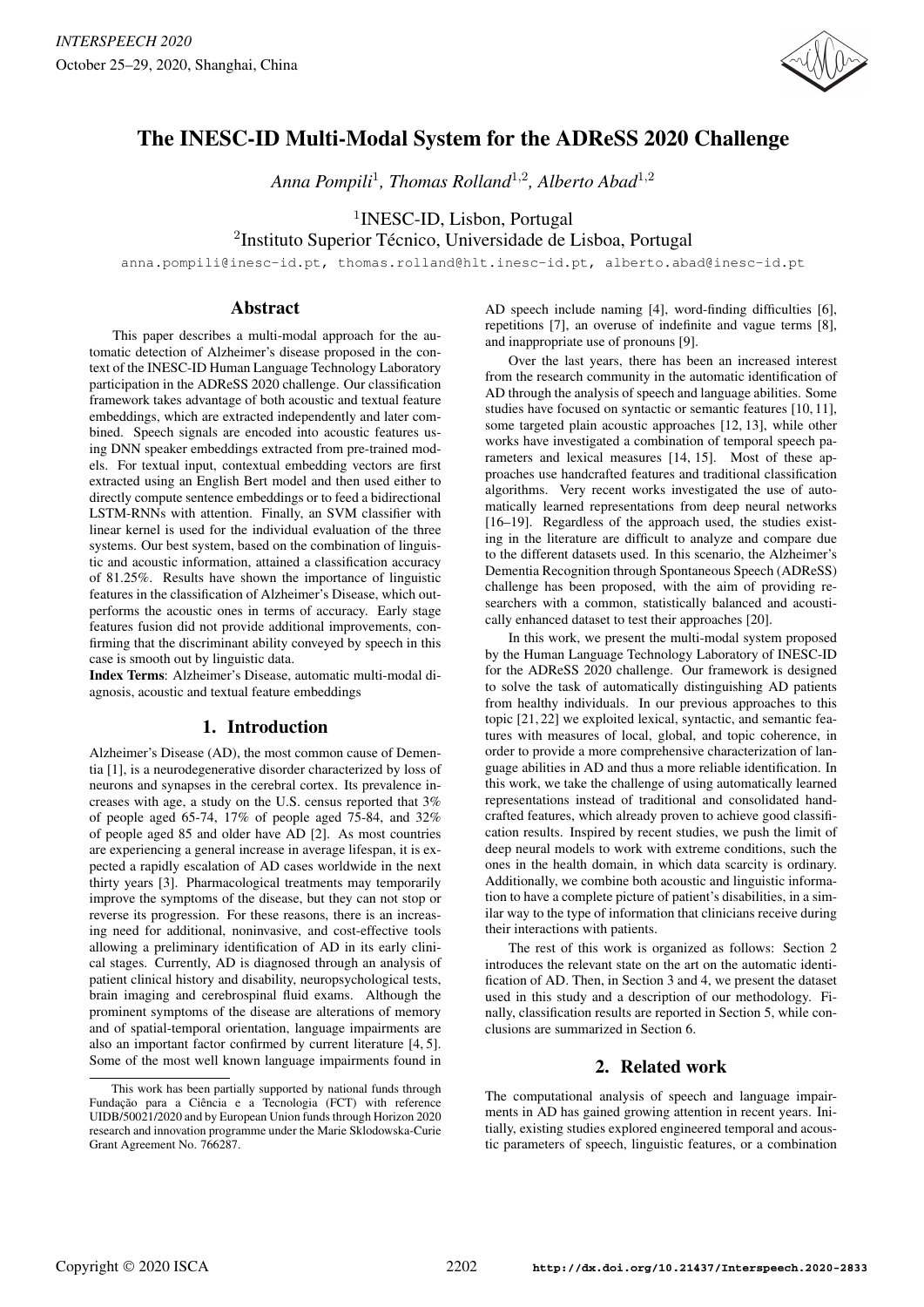of both. König et al. [12] computed several temporal speech features on a dataset composed of 26 AD and 15 healthy subjects, while performing different tasks of isolated and continuous speech. By considering different features according to the task, the authors achieved an accuracy of 87% in the automatic identification of AD. Fraser *et al.* [11] used more than 350 features to capture lexical, syntactic, grammatical, and semantic phenomena from the transcriptions of a picture description task. With a selection of 35 features, the authors achieved a classification accuracy of 81.92% in distinguishing individuals with AD from healthy controls. Pompili *et al.* [21] exploited lexical, syntactic, semantic and pragmatic features from the descriptions of the Cookie Theft picture [23] attaining an accuracy of 85.5% in the task of classifying AD patients. Gosztolya *et al.* [14] collected a dataset composed of 75 Hungarian speakers (25 AD, 25 MCI, and 25 healthy subjects) performing two tasks eliciting continuous speech. The set of features used considered demographic attributes, acoustic and linguistic features. Using only acoustic or linguistic information the authors achieved an accuracy of 82% in distinguishing AD patients from healthy subjects. When the two types of features were combined, the accuracy increases to 86%.

More recently, researchers are shifting their focus towards more complex architectures capable of overcoming the limitations of traditional approaches. Warnita *et al.* [18] proposed an approach relying only on acoustic data computed from continuous speech and gated Convolutional Neural Network (GCNN). Using majority voting on speaker and the Paralinguistic Challenge (IS2010) feature set, the authors achieved an accuracy of 73.6%. Karlekar *et al.* [19], on the other hand, investigated linguistic impairments using CNN, LSTM-RNNs, and a combination of both. In this way, they obtained an accuracy of 91.1% in classifying AD patients. Chen *et al.* [16] went further, proposing a network based on attention mechanism and composed of a CNN and GRU module. In this way, the architecture should be able to analyze both local speech patterns and global macrolinguistic functions. The accuracy achieved in distinguishing AD patients was of 97.42%. Finally, Zargarbashi *et al.* [17] designed a multi-modal feature embedding approach based on N-gram, *i-vectors*, and *x-vectors*. Classification accuracy results achieved with each of these models were, respectively, of 78.2%, 75.9%, and 75.1%. The joint fusion of the three models reached an accuracy of 83.6%.

Our work differs from previous studies for several reasons. First, to process the text data, we use contextual embeddings vectors as input to two different systems. One based on the training of a Global Maximum pooling and a bidirectional LSTM-RNNs architectures, and one based on the statistical computation of sentence embeddings. The latter presents the advantage of being a simple approach, which does not require the training of deep, data-demanding architectures. Second, for the audio recordings, we use DNN speaker embeddings extracted from pre-trained models. These learned, speaker representative vectors have recently shown their potential in the discrimination of neurodegenerative disorders [24]. To the best of our knowledge, this is the first work that jointly uses automatically learned representations from neural models, instead of engineered features, for both audio signals and textual data. In fact, although existing studies have shown that linguistic impairments in AD appear to be more important than acoustic ones, traditional literature provide convincing evidence that using both source of information will definitively improve the accuracy of automatic diagnosis methods.

Table 1: *Statistical information on the ADReSS dataset*

|                   | Train      |            | Test       |  |
|-------------------|------------|------------|------------|--|
|                   | Control    | AD         |            |  |
| <b>Audio Full</b> | 00:55:46   | 01:14:00   | 01:06:00   |  |
| Audio chunks      | 00:30:11   | 00:26:31   | 00:26:32   |  |
| # words (unique)  | 6097 (567) | 5494 (552) | 5536 (602) |  |

## 3. Corpus

The ADReSS dataset contains the speech recordings and corresponding annotated transcriptions of 156 subjects, 78 AD patients, and 78 healthy control matched for age and gender. Data were divided into two partitions, training and test sets composed of 108 and 48 subjects, respectively. Recorded participants were required to provide the descriptions of the Cookie Theft picture from the Boston Diagnostic Aphasia Examination [23]. Speech recordings were segmented using Voice Activity Detection (VAD) and later normalised [20]. The dataset contained both full enhanced audio, and normalised audio chunks.

In our approach, we have used both the full enhanced audio and the transcriptions. The latter were annotated with disfluencies, filled pauses, repetitions, and other more complex events. However, to build an automated system requiring a minimal annotation effort, we removed all the annotations not corresponding to the plain textual representation of words, thus, better resembling the output that can be generated by an Automatic Speech Recognition (ASR) system. Overall, the whole set of transcriptions contained 17127 words, of which 1009 were unique. More detailed information about the duration and size of the ADReSS dataset are reported in Table 1.

## 4. Proposed methods

As shown in Figure 1, our multi-modal framework is based on the independent generation of acoustic and textual feature embeddings. Then, we perform an early fusion of the output of the two systems to obtain a single feature vector containing a compact representation of both speech and language characteristics. Finally, classification is performed with an SVM classifier with linear kernel. The two systems are described in the remainder of this section.

### 4.1. Acoustic system

The acoustic system is strongly based on two models borrowed from the speaker verification field, *i-vectors* [25] and *xvectors* [26]. *i-vectors* are statistical speaker representation vectors that have been recently used for the classification of Parkinson's Disease and for the automatic prediction of dysarthric speech metrics [27, 28]. *X-vectors* are discriminative deep neural network-based speaker embeddings that have outperformed *i-vectors* in speaker and language recognition tasks [26, 29, 30] and have been successfully applied to AD, obstructive sleep apnea and pathological speech detection [24, 31]. Both models allow to extract a fixed sized feature vector from variable length audio signal.

Taking into consideration the small size of the ADReSS dataset, we preferred to exploit already existing pre-trained models to produce our acoustic feature embeddings, rather than training them using in-domain challenge data. To this end, for the *x-vectors* framework we use both the SRE and the Voxceleb models. The first was trained mainly on telephone and microphone speech using data from the Switchboard corpus, Mixer 6,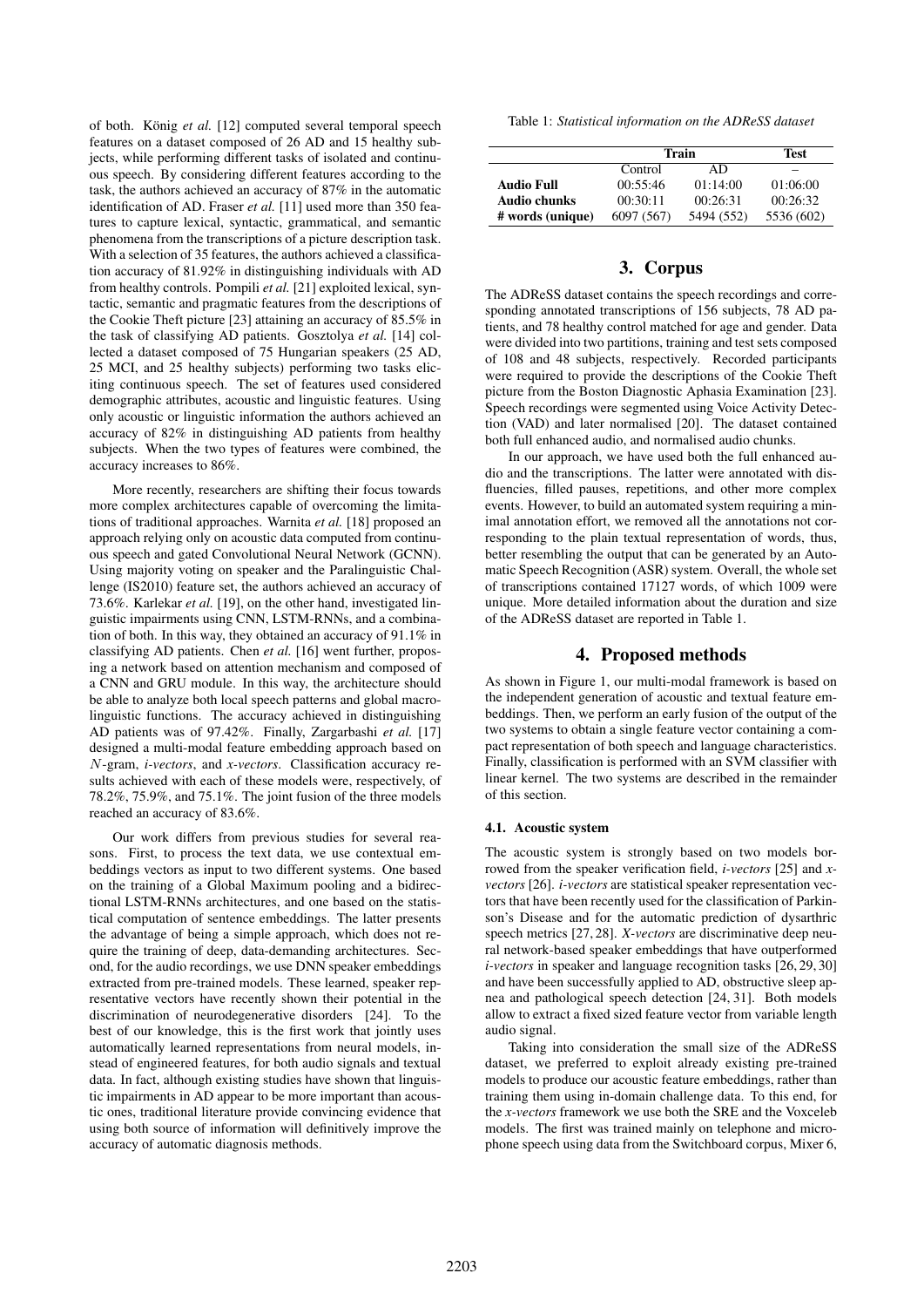

Figure 1: *Summary of embedding-based approaches*

and NIST SREs [29]. The latter was trained on augmented Vox-Celeb 1 and VoxCeleb 2 datasets, which contains speech from speakers spanning a wide range of different ethnicities, accents, professions and ages. [29, 32]. This dataset was used also to build the *i-vectors* pre-trained model used in this work.

The inputs to the pre-trained SRE and Voxceleb models consisted of 23 and 30-dimensional MFCC vectors, extracted with Kaldi [33] from the full recordings, using default values for window size and shift. Non-speech frames were removed using energy-based VAD. For the *x-vectors* model, the last layers of the pre-trained model, before the softmax output layer, can be used to compute the embeddings. In this work, we extracted a 512-dimensional *x-vectors* at layer *segment6* of the network.

The *i-vectors* models, is based on GMM-UBM. The universal background model (UBM) is used to capture statistics about intra-domain and inter-domain variabilities and a projection matrix is used to compute *i-vectors*. We extracted a 400 dimensional *i-vectors*.

#### 4.2. Linguistic system

We followed two different approaches to obtain textual feature embeddings. First, we investigated the feasibility of training deep architectures with a corpus of reduced dimension like the one used in this challenge. Then, this method is compared with a less data-demanding one, based on the statistical computation of sentence embeddings using a pre-trained model. Both strategies rely on contextual word embeddings as input, but they provide different types of learned representations as output. In fact, to combine the information from the linguistic and the acoustic systems, the trained architectures are used only to extract linguistic features from the last layer of the models, before the final classification. In this way, we obtain a single 768-dimensional feature vector for an entire description. The sentence embedding approach, on the other hand, provide a single 768-dimensional vector for each sentence of a description. These features are then used to classify between AD patients and healthy subjects. For both approaches, the first step of the pipeline deals with the normalization of the data provided in the ADReSS dataset. In fact, we recall that besides the plain transcription of the descriptions these also contain additional annotations and information that were removed. Then, we encode each word of the clean transcriptions into a 768-dimensional context embedding vector using a frozen English Bert model pre-trained with 12-layers, 768-hidden. This representation is fed to our two linguistic systems, described hereafter.

The first system is derived from the ComParE2020 Elderly Challenge baseline [34], and was obtained by adapting the original code to deal with the classification of AD. With this ap-

Table 2: *Results of different acoustic approaches on the development set*

|                                    | Accuracy | Precision | Recall | <b>F1 Score</b> |
|------------------------------------|----------|-----------|--------|-----------------|
| x-vectors Vox                      | 0.6818   | 0.6834    | 0.6919 | 0.6812          |
| x-vectors SRE                      | 0.7273   | 0.7273    | 0.7273 | 0.7273          |
| <i>i-vectors Vox</i>               | 0.6818   | 0.7292    | 0.6818 | 0.6645          |
| <i>i-vectors_Vox_x-vectors_Vox</i> | 0.7273   | 0.7273    | 0.7273 | 0.7273          |
| <i>i-vectors_Nox_x-vectors_SRE</i> | 0.7273   | 0.7351    | 0.7273 | 0.7250          |

proach, three different neural models are trained on top of contextual word embeddings: (i) a Global Maximum pooling, (ii) a bidirectional LSTM-RNNs provided with an attention module, and (iii) the second model augmented with part-of-speech (POS) embeddings. During training, the loss is evaluated on the development set.

The second system provides the advantage of not requiring an additional phase of model training. Similarly to the approach followed with the acoustic system, we use automatically learned representations extracted from a pre-trained model to directly characterize linguistic deficits in AD. The contextual word embeddings obtained for each word of the clean transcriptions are now used to compute an embedding vector of fixed size for each sentence of a description. Sentence embeddings were successfully employed in tasks of humor detection and more generally sentiments analysis [35, 36] and information retrieval [36]. In our approach, sentence embeddings are computed by averaging the second to twelfth hidden layers of each word.

## 5. Results and discussion

The ADReSS dataset contains only training and test partitions and for the latter the ground truth is not provided. Thus, in order to test our approaches, we retain the 20% of the data from the training set and use it as development set. In this way, we are left with 86 subjects for training, 22 for development, and 48 for testing. While creating the additional partition, we kept the dataset gender balanced.

As briefly mentioned, our evaluation method relies on SVM [37] with linear kernel, based on a liblinear implementation. The complexity parameter *C* was optimised during the development phase. The results reported in Tables 2 and 3 are obtained using the best complexity configuration. Features were normalized to have zero mean and unit variance. In the remainder of this section we first describe our results on the development set for each system independently and then for their final fusion. Finally, for the best systems, we report the results obtained on the test set.

#### 5.1. Results on the development set

#### *5.1.1. Acoustic system*

Results using different automatically learned acoustic features embeddings are summarized in Table 2. Also in this case, we explored different independent models and then we do an early fusion of the best acoustic results attained. From Table 2 is possible to observe that the *x-vectors* Voxceleb model usually achieve a lower classification accuracy. However, when we combine both *i-vector*s and *x-vectors* extracted from this model, the accuracy resulting from their fusion is comparable to that of *x-vectors* using the SRE model, which is currently our best result on the development set. These outcomes are slightly lower than those found in the literature review for similar works. In fact, we recall that Warnita *et al.* [18] and Zargarbashi *et al.* [17]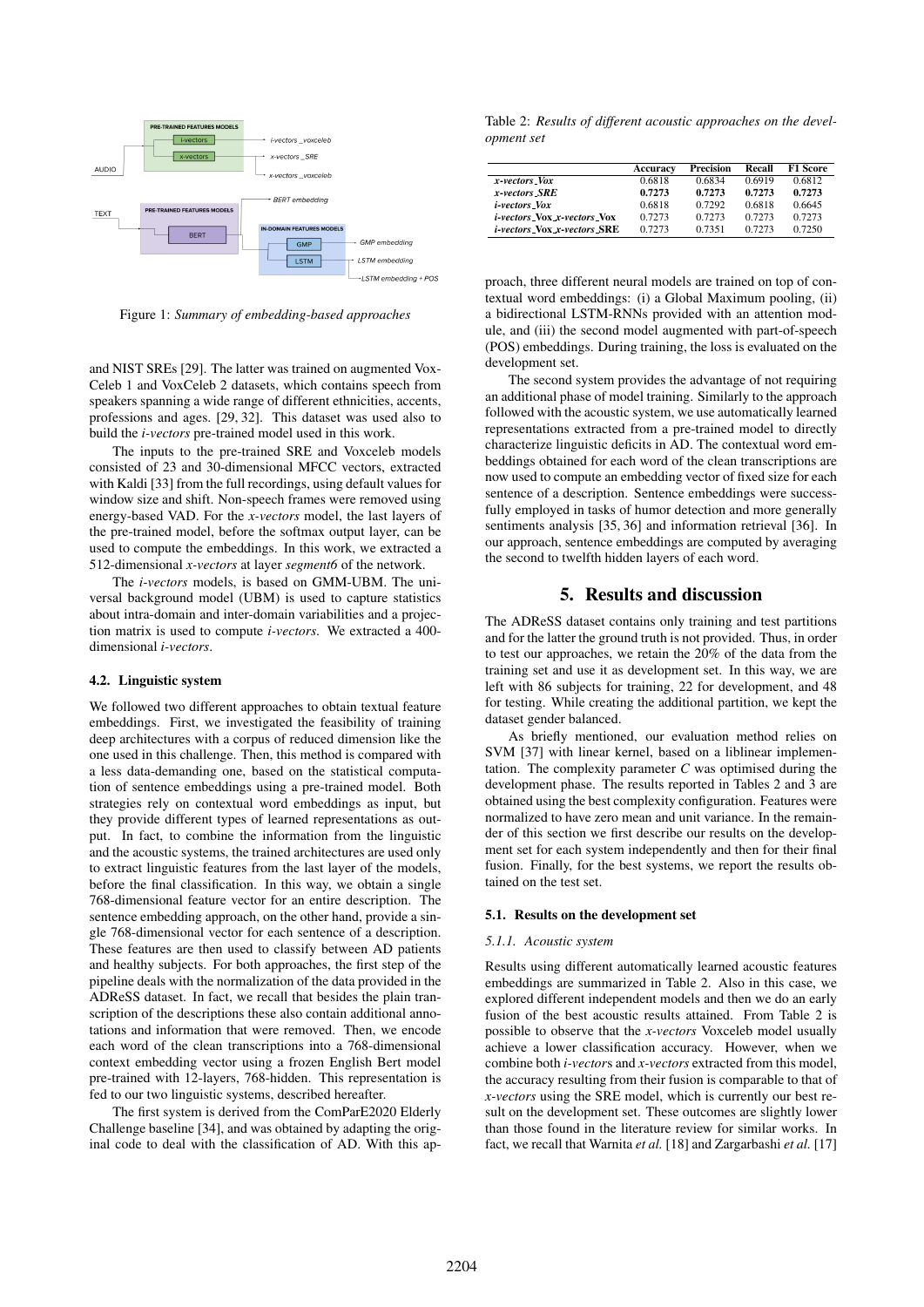Table 3: *Results of different linguistic approaches on the development set*

|                                     | Accuracy | Precision | Recall | <b>F1 Score</b> |
|-------------------------------------|----------|-----------|--------|-----------------|
| <b>Global Max Pool.</b>             | 0.7727   | 0.7947    | 0.7728 | 0.7684          |
| <b>LSTM-RNNs</b>                    | 0.8182   | 0.8182    | 0.8182 | 0.8182          |
| <b>LSTM-RNNs Pos</b>                | 0.8636   | 0.8667    | 0.8637 | 0.8634          |
| <b>GMax/LSTM-RNNs/LSTM-RNNs-Pos</b> | 0.9091   | 0.9091    | 0.9091 | 0.9091          |
| Sentence emb. - maj. vote           | 0.7727   | 0.7947    | 0.7728 | 0.7684          |

obtained an accuracy of 73.6%, 75.9%, and 75.1%, using, respectively a gated CNN with the IS10 acoustic feature set and the *i-vectors*/*x-vectors* paradigms. Our approach, however, is different from the ones of these authors since we are using a smaller dataset and do not rely on DNN training. Nevertheless, since we are interested in corroborating these results on the test set, we select the acoustic feature embeddings extracted from the pre-trained *x-vectors* SRE model for the evaluation.

The use of pre-trained acoustic embedding extractors has been motivated by the reduced size of the ADReSS dataset, that we considered to be insufficient for data hungry deep learning approaches. To confirm this, we also trained an end-to-end LSTM model for AD classification. The architecture consisted of one dense and two LSTM layers with a softmax activation function. The network took as input chunks of 500 voiced frames using 23-dimensional MFCC with delta and delta-delta. Majority voting was performed over all the chunks from the same speaker to generate a single prediction per speaker. This end-to-end approach performed very poorly, with an accuracy around chance result in the development set, confirming our expectations that the ADReSS dataset is not suited for training a deep learning end-to-end system.

#### *5.1.2. Linguistic system*

Results obtained with our different linguistic systems are summarized in Table 3. This table reports the performance for the features trained with the three neural models, their fusion, and finally for the sentence embeddings approach. For the latter, we present only results achieved using a majority voting over the entire description. Our best classification result attained an accuracy of 90.91% on the development set using the fusion of the linguistic features sets generated by the three neural models. Comparing this result with the one obtained by sentence embeddings, we acknowledge that neural models outperform simpler strategies even with constrained training data. This was somehow surprising and in contradiction with similar experiments performed with the acoustic system. We hypothesize that the large amount of contextual information provided by the Bert model is helpful in overcoming the limited size of the ADReSS dataset. Nevertheless, we suspect that the high accuracy attained with neural models may be too optimistic, due to the fact of having used the development set both for testing and evaluating the model's loss. Thus, in spite of their lower outcome, the sentence embeddings approach is selected as one of the systems to be evaluated on the test set. In fact, on the one hand, we think that they may represent a more reliable system, since do not require additional training. On the other hand, we also observe that they achieve higher classification scores, when compared with a similar approach based on GloVe embeddings [38], thus corroborating our decision.

### *5.1.3. Fusion of systems*

To provide a comprehensive evaluation of speech and language impairments in AD, the best results obtained with both the

Table 4: *Results of different acoustic and linguistic approaches on the test set*

|                         | <b>Class</b> | Accuracy | Precision | Recall | <b>F1 Score</b> |
|-------------------------|--------------|----------|-----------|--------|-----------------|
| <b>Fusion of system</b> | AD           | 0.8125   | 0.9412    | 0.6667 | 0.7805          |
|                         | $non-AD$     |          | 0.7419    | 0.9583 | 0.8364          |
| Sentence embedding      | AD           | 0.7292   | 0.8235    | 0.5833 | 0.6829          |
|                         | $non-AD$     |          | 0.6774    | 0.8750 | 0.7636          |
| x-vectors_SRE           | AD           | 0.5417   | 0.5417    | 0.5417 | 0.5417          |
|                         | $non-AD$     |          | 0.5417    | 0.5417 | 0.5417          |

acoustic and the linguistic systems where combined together in an early fusion fashion. We merged the *x-vectors* features set obtained with the SRE model with the combination of linguistic feature sets (GMax/LSTM-RNNs/LSTM-RNNs-Pos) generated by the three neural models. Unfortunately, results on the development set using this extended set of features did not provide any further improvements with respect to using the linguistic system alone. We believe that, in this case, the predictive ability of linguistic features completely override acoustic ones. Nevertheless, we select the combination of these two systems as our main system for the evaluation.

#### 5.2. Results on the test set

Overall, we submitted three systems for the evaluation: (i) the fusion of the best results achieved by the linguistic and acoustic systems, (ii) sentence embeddings, (iii) the best acoustic system. A summary of these results is reported in Table 4. In general, we found a consistent impoverishment of the performance of our methods when evaluated on the test set, even for those systems based on features that do not required a training phase. The first system submitted achieved the best result, with an accuracy of 81.25%, showing that the use of deep architectures with contextual word embeddings are actually able of overcoming the limitation of a constrained dataset. The worse result is achieved by the acoustic system alone, with an average accuracy of 54.17%. This outcome is lower than the one found in the ADReSS baseline (62.50%) [20], indicating that there is still room for improving our acoustic approach. We relied on pre-trained models to overcome the lack of data, but we ended up with a similar problem. It is likely the case that an adaptation of these models to the characteristics of elderly speech would allow for better performance.

## 6. Conclusions

In this work we presented a multi-modal approach to the classification of AD based on automatically learned feature representations. Both for the acoustic and linguistic systems, we investigated feature embedding vectors extracted from pre-trained models, as well as the feasibility of training deep neural architectures. Using a combination of both approaches, we attained an accuracy of 90.91% and 81.25% on the development and test sets, respectively. Our results showed that acoustic systems, in comparison to linguistic ones, require more data in order to improve the predictive ability of neural models and obtain finetuned features representations. Nonetheless, it is worth noting that linguistic systems used manually generated transcriptions. In the presence of potential ASR errors –which are commonly exacerbated in the case of atypical speech, such as AD speech–, acoustic systems may play a more relevant role. The impact of these errors could be an interesting analysis for future work, as well as the investigation of robust acoustic methods and models specially tailored to the elderly and AD speech characteristics.